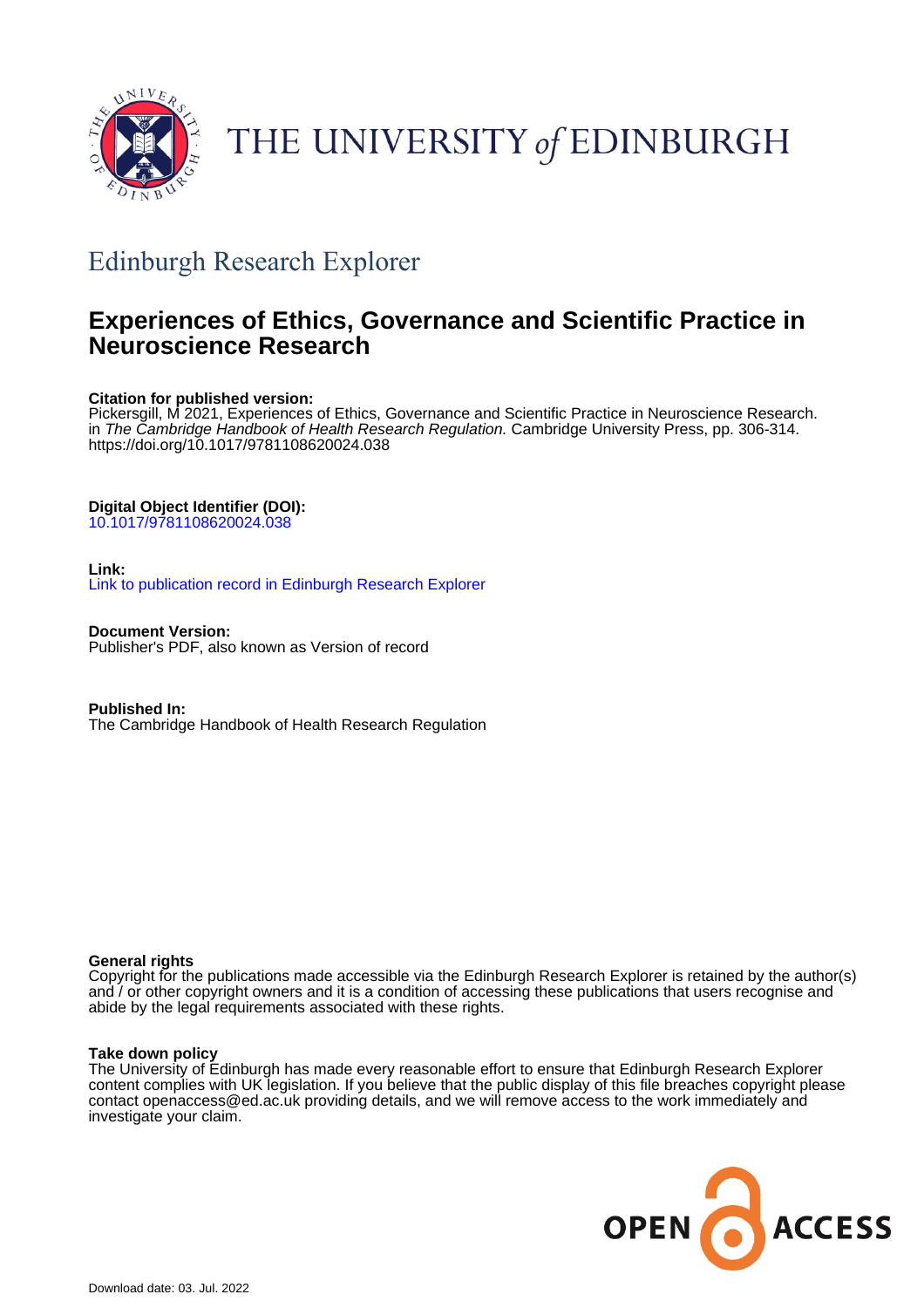## **31**

## Experiences of Ethics, Governance and Scientific Practice in Neuroscience Research

## Martyn Pickersgill

## 31.1 INTRODUCTION<sup>1</sup>

Over the last decade or so, sociologists and other social scientists concerned with the development and application of biomedical research have come to explore the lived realities of regulation and governance in science. In particular, the instantiation of ethics as a form of governance within scientific practice – via, for instance, research ethics committees ( $RECs$ ) – has been extensively interrogated.<sup>2</sup> Social scientists have demonstrated the reciprocally constitutive nature of science and ethics, which renders problematic any assumption that ethics simply follows (or stifles) science in any straightforward way.<sup>3</sup>

This chapter draws on and contributes to such discussion through analysing the relationship between neuroscience (as one case study of scientific work) and research ethics. I draw on data from six focus groups with scientists in the UK (most of whom worked with human subjects) to reflect on how ethical questions and the requirements of RECs as a form of regulation are experienced within (neuro)science. The focus groups were conducted in light of a conceptual concern with how 'issues and identities interweave'; i.e. how personal and professional identities relate to how particular matters of concern are comprehended and engaged with, and how those engagements themselves participate in the building of identities.<sup>4</sup> The specific analysis

<sup>1</sup> This chapter revisits and reworks a paper previous published as: M. Pickersgill, 'The Co-production of Science, Ethics and Emotion', (2012) Science, Technology & Human Values, 37(6), 579-603. Data are reproduced by kind permission of the journal and content used by permission of the publisher, SAGE Publications, Inc.

<sup>2</sup> M. M. Easter et al., 'The Many Meanings of Care in Clinical Research', (2006) Sociology of Health & Illness, 28(6), 695–712; U. Felt et al., 'Unruly Ethics: On the Difficulties of a Bottom-up Approach to Ethics in the Field of Genomics', (2009) Public Understanding of Science, 18(3), 354–371; A. Hedgecoe, 'Context, Ethics and Pharmacogenetics', (2006) Studies in History and Philosophy of Biological and Biomedical Sciences, 37(3), 566-582; A. Hedgecoe and P. Martin, 'The Drugs Don't Work: Expectations and the Shaping of Pharmacogenetics', (2003) Social Studies of Science, 33(3), 327–364; B. Salter 'Bioethics, Politics and the Moral Economy of Human Embryonic Stem Cell Science: The Case of the European Union's Sixth Framework Programme', (2007) New Genetics & Society, 26(3), 269–288; S. Sperling, 'Managing Potential Selves: Stem Cells, Immigrants, and German Identity', (2004) Science & Public Policy, 31(2), 139–149; M. N. Svendsen and L. Koch, 'Between Neutrality and Engagement: A Case Study of Recruitment to Pharmacogenomic Research in Denmark', (2008) BioSocieties, 3(4), 399–418; S. P. Wainwright et al., 'Ethical Boundary-Work in the Embryonic Stem Cell Laboratory', (2006) Sociology of Health & Illness, 28(6), 732-748.<br><sup>3</sup> M. Pickersgill, 'From "Implications" to "Dimensions": Science, Medicine and Ethics in Society', (201

Analysis, <sup>21</sup>(1), <sup>31</sup>–42. <sup>4</sup> C. Waterton and B. Wynne, 'Can Focus Groups Access Community Views?' in R. S. Barbour and J. Kitzinger (eds),

Developing Focus Group Research: Politics, Theory and Practice (London: Sage, 1999), pp. 127–143, 142. The methodology of these focus groups is more fully described in the following: M. Pickersgill et al., 'Constituting Neurologic Subjects: Neuroscience, Subjectivity and the Mundane Significance of the Brain', (2011) Subjectivity, 4(3), 346–365;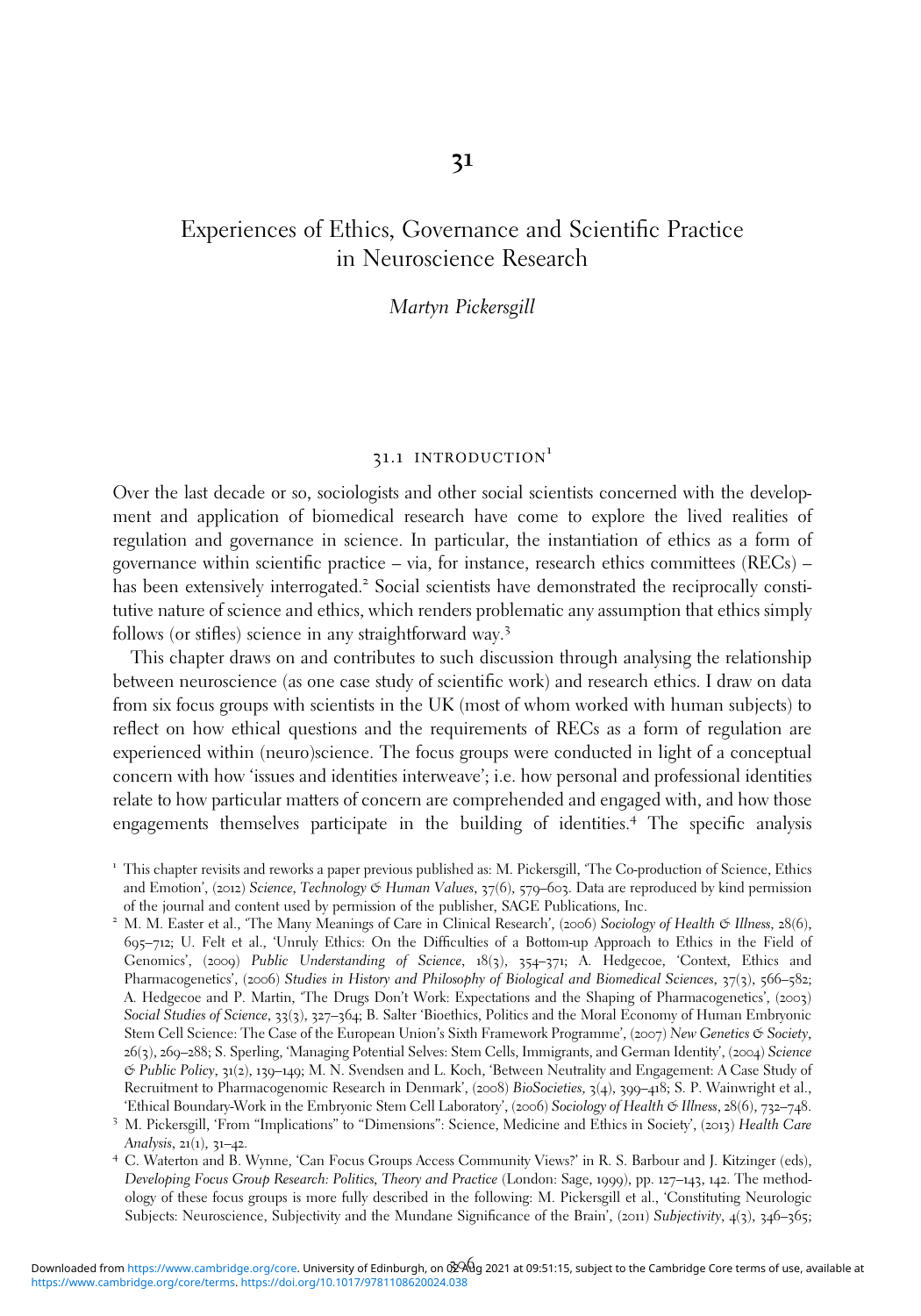presented is informed by the work of science and technology studies (STS) scholar Sheila Jasanoff and other social scientists who have highlighted the intertwinement of knowledge with social order and practices.<sup>5</sup> In what follows, I explore issues that the neuroscientists I spoke with deem to be raised by their work, and characterise how both informal ideas about ethics and formal ethical governance (e.g. RECs) are experienced and linked to their research. In doing so, I demonstrate some of the lived realities of scientists who must necessarily grapple with the heterogenous forms of health-related research regulation the editors of this volume highlight in their Introduction, while seeking to conduct research with epistemic and social value.<sup>6</sup>

#### 31.2 negotiating the ethical dimensions of neuroscience

It is well known that scientists are not lovers of the bureaucracies of research management, which are commonly taken to include the completion of ethical review forms. This was a topic of discussion in the focus groups: one scientist, for instance, spoke of the 'dread' (M3, Group 5) felt at the prospect of applying for ethical approvals. Such an idiom will no doubt be familiar to many lawyers, ethicists and regulatory studies scholars who have engaged with life scientists about the normative dimensions of their work.

Research governance – specifically, ethical approvals – could, in fact, be seen as having the potential of hampering science, without necessarily making it more ethical. In one focus group (Group 1), three postdoctoral neuroscientists discussed the different terms ethics committees had asked them to use in recruitment materials. One scientist  $(F_3)$  expressed irritation that another (F2) was required to alter a recruitment poster, in order that it clearly stated that participants would receive an 'inconvenience allowance' rather than be 'paid'. The scientists did not think that this would facilitate recruitment into a study, nor enable it to be undertaken any more ethically. F3 described how 'it's just so hard to get subjects. Also if you need to get subjects from the general public, you know, you need these tricks'. It was considered that changing recruitment posters would not make the research more ethical – but it might prevent it happening in the first place.

All that being said, scientists also feel motivated to ensure their research is conducted 'ethically'. As the power of neuroimaging techniques increases, it is often said that it becomes all the more crucial for neuroscientists to engage with ethical questions.<sup>7</sup> The scientists in my focus groups shared this sentiment, commonly expressed by senior scientists and ethicists. As one participant reflected, 'the ethics and management of brain imaging is really becoming a very key feature of [...] everyday imaging' (F2, Group 4). Another scientist (F1, Group 2) summarised the perspectives expressed by all those who participated in the focus groups:

I think the scope of what we can do is broadening all the time and every time you find out something new, you have to consider the implications on your [research] population.

M. Pickersgill et al., 'The Changing Brain: Neuroscience and the Enduring Import of Everyday Experience', (2015), Public Understanding of Science, 24(7), 878–892; Pickersgill, 'The Co-production of Science'.<br>5 S. Jasanoff, S. (ed.) States of Knowledge: The Co-Production of Science and Social Order, Oxford (Routledge, 2004),

pp. 1–12; P. Brodwin, 'The Coproduction of Moral Discourse in US Community Psychiatry', (2008) Medical

Anthropology Quarterly, 22(2), 127–147. 6 See Introduction of this volume; A. Ganguli-Mitra, et al., 'Reconfiguring Social Value in Health Research through the Lens of Liminality', (2017) Bioethics, 31(2), 87–96.<br>7 M. J. Farah, 'Emerging Ethical Issues in Neuroscience', (2002) Nature Neuroscience, 5(11), 1123–1129; T. Fuchs,

<sup>&#</sup>x27;Ethical Issues in Neuroscience', (2006) Current Opinion in Psychiatry, 19(6), 600–607; J. Illes and É. Racine, 'Imaging or Imagining? A Neuroethics Challenge Informed by Genetics', (2005) American Journal of Bioethics, 5(2), 5–18.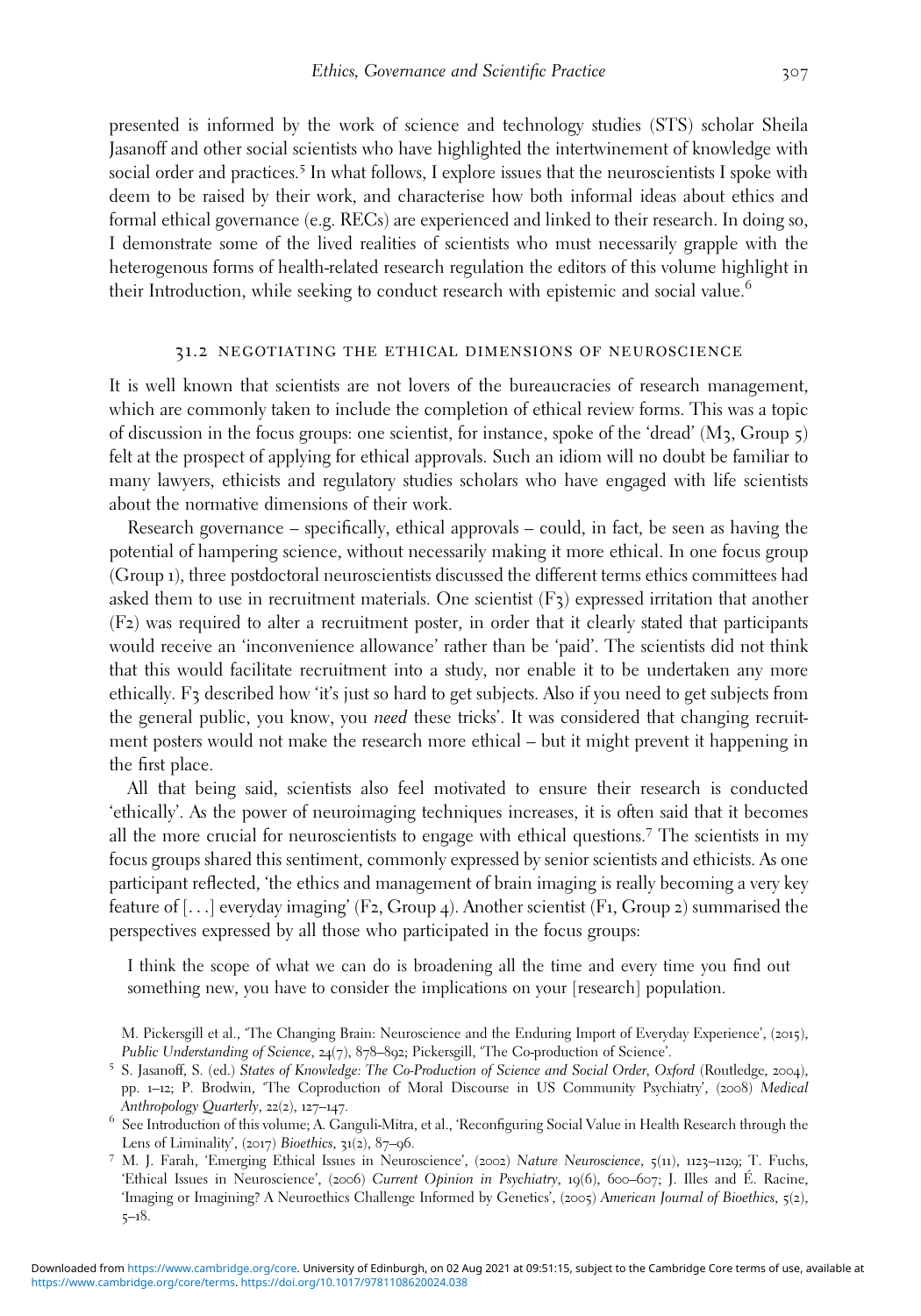What scientists consider to be sited within the territory of the 'ethical' is wide-ranging, underscoring the scope of neuroscientific research, and the diverse institutional and personal norms through which it is shaped and governed. One researcher (F1, Group 2) reflected that ethical research was not merely that which had been formally warranted as such:

I think when I say you know 'ethical research', I don't mean research passed by an ethics committee I mean ethical to what I would consider ethical and I couldn't bring myself to do anything that I didn't consider ethical in my job even if it's been passed by an ethics committee. I guess researchers should hold themselves to that standard.

Conflicts about what was formally deemed ethical and what scientists felt was ethical were not altogether rare. In particular, instances of unease and ambivalence around international collaboration were reflected upon in some of the focus group discussions. Specifically, these were in relation to collaboration with nations that the scientists perceived as having relatively lax ethical governance as compared to the UK. This could leave scientists with a 'slight uneasy feeling in your stomach' (F2, Group 4). Despite my participants constructing some countries as being more or less 'ethical', no focus group participant described any collaborations having collapsed as a consequence of diverging perspectives on ethical research. However, the possibility that differences between nations exist, and that these difference could create problems in collaboration, was important to the scientists I spoke with. There was unease attached to collaborating with a 'country that doesn't have the same ethics'  $(F_2, Group 4)$ . To an extent, then, an assumption of a shared normative agenda seemed to have significance as an underpinning for cross-national team science.

The need to ensure confidentiality while also sharing data with colleagues and collaborators was another source of friction. This was deemed to be a particularly acute issue for neuroscience, since neuroimaging techniques were seen as being able to generate and collect particularly sensitive information about a person (given both the biological salience of the brain and the role of knowledge about it in crafting identities).<sup>8</sup> The need to separate data from anything that could contribute to identifying the human subject it was obtained from impacted scientists' relationships with their research. In one focus group (Group  $\zeta$ ), M $\zeta$  pointed out that no longer were scientists owners of data, but rather, they were responsible chaperones for it.

Fears were expressed in the focus groups that neuroscientific data might inadvertently impact upon research participants, for instance, affecting their hopes for later life, legal credibility and insurance premiums. Echoing concerns raised in both ethics and social scientific literatures, my participants described a wariness about any attempt to predict 'pathological' behaviours, since this could result in the 'labelling' (F1, Group 4) or 'compartmentalising' (F2, Group 4) of people.<sup>9</sup> As such, these scientists avoided involving themselves in research that necessarily entailed children, prisoners, or 'vulnerable people' (F2, group 4). Intra-institutional tensions could emerge when colleagues were carrying out studies that the scientists I spoke with did not regard as ethically acceptable.

Some focus group participants highlighted the hyping of neuroscience, and argued that it was important to resist this.<sup>10</sup> These scientists nevertheless granted the possibility that some of the

<sup>&</sup>lt;sup>8</sup> E. Postan, 'Defining Ourselves: Personal Bioinformation as a Tool of Narrative Self-conception', *Journal of Bioethical Inquiry*, 13(1), 133–151. See also Postan, Chapter 23 in this volume.

<sup>&</sup>lt;sup>9</sup> Farah, 'Emerging Ethical Issues'; Illes and Racine, 'Imaging or Imagining?'; M. Gazzaniga, The Ethical Brain (Chicago: Dana Press, <sup>2005</sup>). <sup>10</sup> Hedgecoe and Martin, 'The Drugs Don't Work', <sup>8</sup>.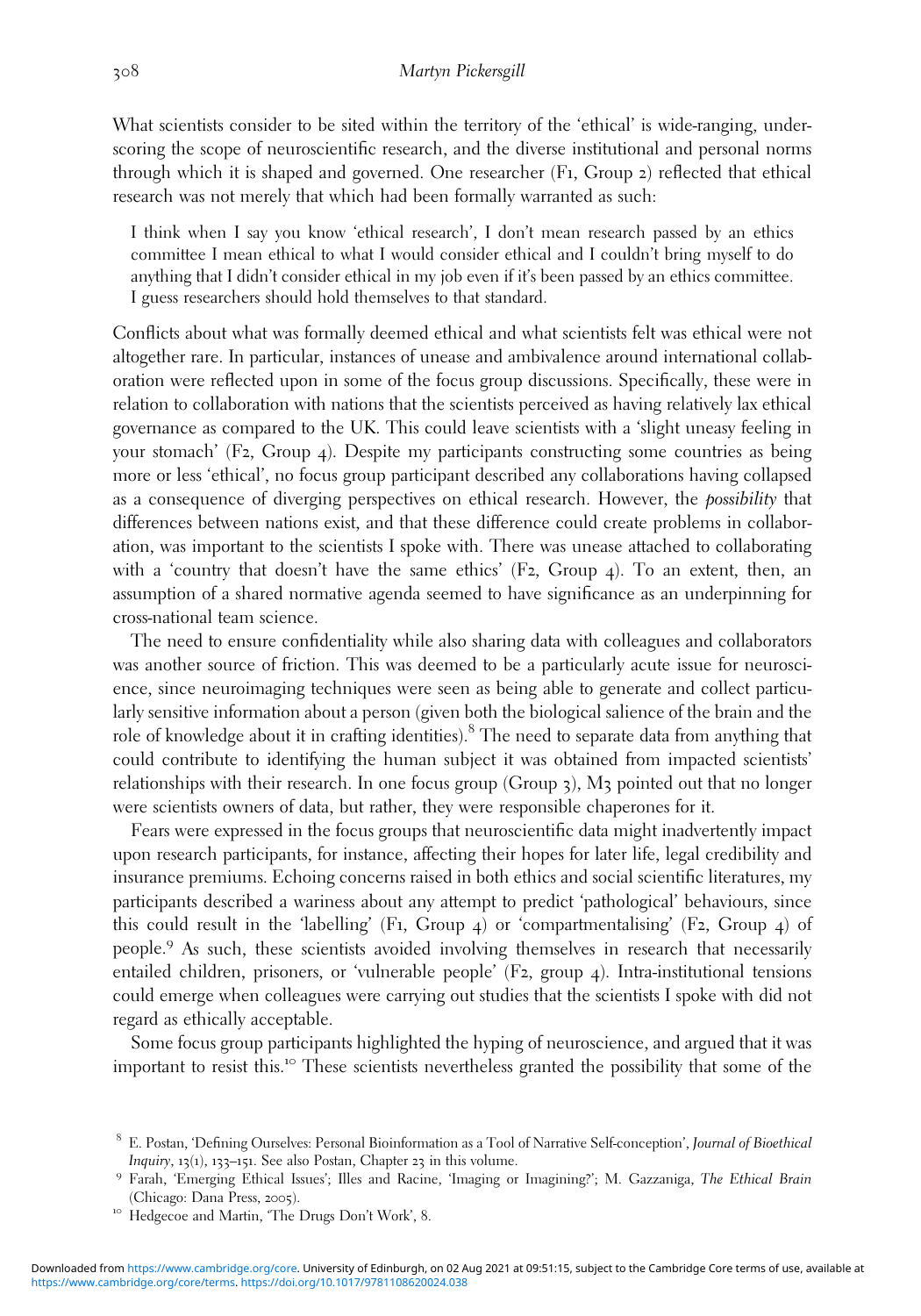wilder promises made about neuroscience (e.g. 'mind reading') could one day be realised – generating ethical problems in the process:

there's definitely a lot of ethical implications on that in terms of what the average person thinks that these methods can do and can't do, and what they actually can do. And if the methods should get to the point where they could do things like that, to what extent is it going to get used in what way. (F1, group 1)

Scientists expressed anxiety about 'develop[ing] your imaging techniques' but then being unable to 'control' the application of these (F2, Group 4). Yet, not one of my participants stated that limits should be placed on 'dangerous' research. Developments in neuroscience were seen neither as intrinsically good nor as essentially bad, with nuclear power sometimes invoked as a similar example of how, to their mind, normativity adheres to deployments of scientific knowledge rather than its generation. More plainly: the rightness or wrongness of new research findings were believed to 'come down to the people who use it' (F1, Group 1), not to the findings per se. Procedures almost universally mandated by RECs were invoked as a way of giving licence to research: 'a good experiment is a good experiment as long as you've got full informed consent, actually!' (F1, Group 3). Another said:

I think you can research any question you want. The question is how you design your research, how ethical is the design in order to answer the question you're looking at. (F2, Group 2)

Despite refraining from some areas of work themselves, due to the associated social and ethical implications my participants either found it difficult to think of anything that should not be researched at all, or asserted that science should not treat anything as 'off-limits'. One scientist laughed in mock horror when asked if there were any branches of research that should not be progressed: 'Absolutely not!' (F1 Group 3). This participant described how 'you just can't stop research', and prohibitions in the UK would simply mean scientists in another country would conduct those studies instead. In this specific respect, ethical issues seemed to be somewhat secondary to the socially produced sense of competition that appears to drive forward much biomedical research.

#### 31.3 incidental findings within neuroimaging research

The challenge of what to do with incidental findings is a significant one for neuroscientists, and a matter that has exercised ethicists and lawyers (see Postan, Chapter 23 in this volume).<sup>11</sup> They pose a particular problem for scientists undertaking brain imaging. Incidental findings have been defined as 'observations of potential clinical significance unexpectedly discovered in healthy subjects or in patients recruited to brain imaging research studies and unrelated to the purpose or variables of the study'. <sup>12</sup> The possibilities and management of incidental findings were key issues in the focus group discussions I convened, with a participant in one group terming them 'a whole can of worms'

<sup>&</sup>lt;sup>11</sup> T. C. Booth et al., 'Incidental Findings in "Healthy" Volunteers during Imaging Performed for Research: Current Legal and Ethical Implications', (2010) British Journal of Radiology, 83(990), 456–465; N. A. Scott et al., 'Incidental Findings in Neuroimaging Research: A Framework for Anticipating the Next Frontier', (2012) Journal of Empirical Research on Human Research Ethics, 7(1), 53–57; S. A. Tovino, 'Incidental Findings; A Common Law Approach', (2008) Accountability in Research, 15(4), 242–261.<br><sup>12</sup> J. Illes et al., 'Incidental Findings in Brain Imaging Research', Science, 311(5762), 783–784, 783.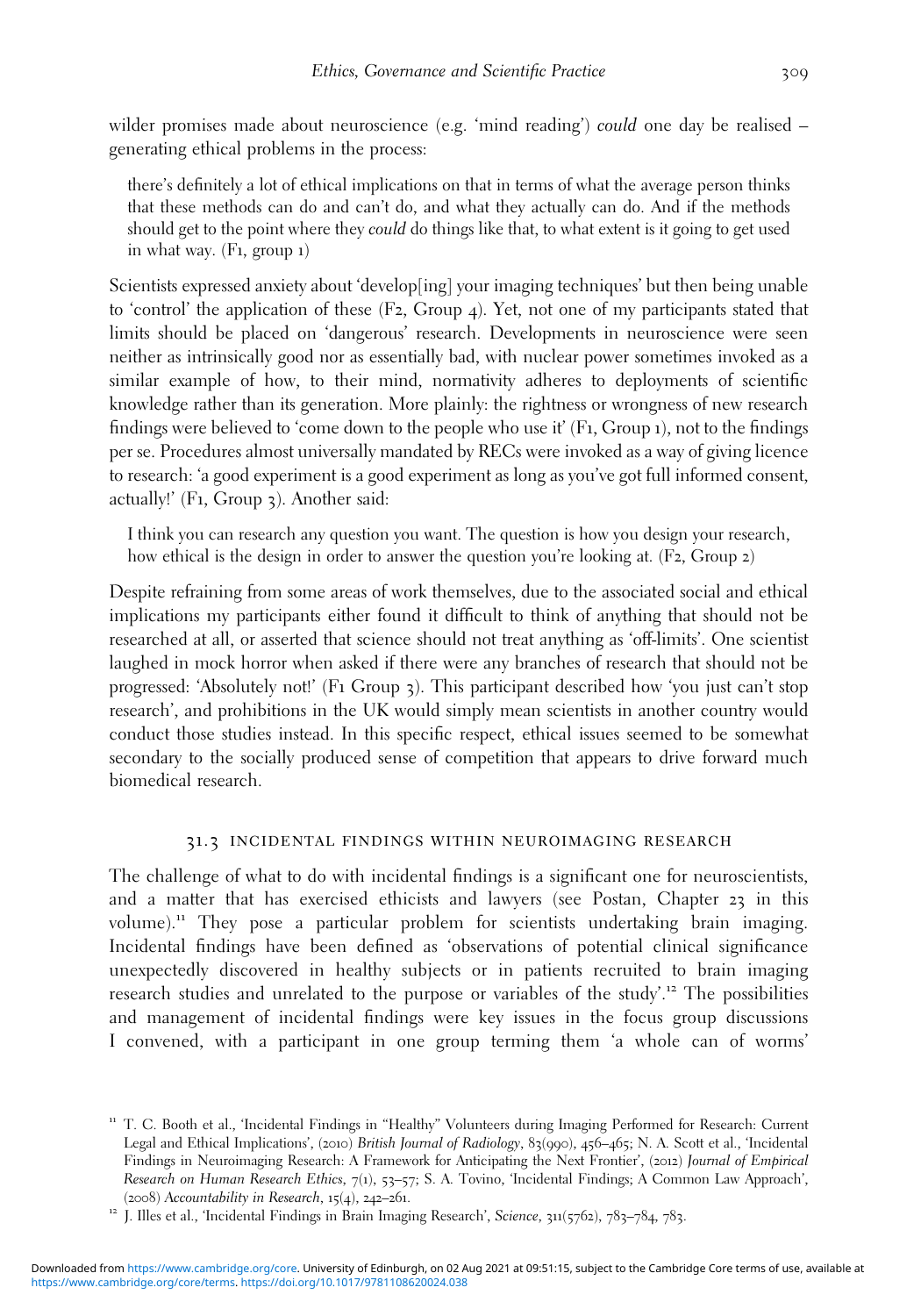(F1, Group 3). Another scientist reflected on the issue, and their talk underscores the affective dimensions of ethically challenging situations:

I remember the first time [I discovered an incidental finding] 'cos we were in the scanner room we were scanning the child and we see it online basically, that there might be something. It's a horrible feeling because you then, you obviously at this point you know the child from a few hours, since a few hours already, you've been working with the child and it's ... you have a personal investment, emotional investment in that already but the important thing is then once the child comes out of the scanner, you can't say anything, you can't let them feel anything, you know realise anything, so you have to be just really back to normal and pretend there's nothing wrong. Same with the parents, you can't give any kind of indication to them at all until you've got feedback from an expert, which obviously takes so many days, so on the day you can't let anything go and no, yeah it was, not a nice experience. (F2, Group 2)

Part of the difficulties inherent in this ethically (and emotionally) fraught area lies in the relationality between scientist and research subject. Brief yet close relationships between scientists and those they research are necessary to ensure the smooth running of studies.<sup>13</sup> This intimacy, though, makes the management of incidental findings even more challenging. Further, the impacts of ethically significant issues on teamwork and collaboration are complex; for instance, what happens if incidental findings are located in the scans of co-workers, rather than previously unknown research subjects? One respondent described how these would be 'even more difficult to deal with' (F1, Group 1). Others reflected that they would refrain from 'helping out' by participating in a colleague's scan when, for instance, refining a protocol. This was due to the potential of neuroimaging to inadvertently reveal bodily or psychological information that they would not want their colleagues to know.

The challenge of incidental findings is one that involves a correspondence between a particular technical apparatus (i.e. imaging methods that could detect tumours) and an assemblage of normative imperatives (which perhaps most notably includes a duty of care towards research participants). This correspondence is reciprocally impactful: as is well known, technoscientific advances shift the terrain of ethical concern – but so too does the normative shape the scientific. In the case of incidental findings, for example, scientists increasingly felt obliged to cost in an (expensive) radiologist into their grants, to inspect each participant's scan; a scientist might 'feel uncomfortable showing anybody their research scan without having had a radiologist look at it to reassure you it was normal' (F1, Group 3). Hence, 'to be truly ethical puts the cost up' (F2, Group 4). Not every scientist is able to command such sums from funders, who might also demand more epistemic bang for the buck when faced with increasingly costly research proposals. What we can know is intimately linked to what we can, and are willing to, spend. And if being 'truly ethical' indeed 'puts the cost up', then what science is sponsored, and who undertakes this, will be affected.

### 31.4 normative uncertainties in neuroscience

Scientific research using human and animal subjects in the UK is widely felt to be an amply regulated domain of work. We might, then, predict that issues like incidental findings can be

<sup>&</sup>lt;sup>13</sup> S. Cohn, 'Making Objective Facts from Intimate Relations: The Case of Neuroscience and Its Entanglements with Volunteers', (2008) History of the Human Sciences, 21(4), 86–103; S. Shostak and M. Waggoner, 'Narration and Neuroscience: Encountering the Social on the "Last Frontier of Medicine"', in M. D. Pickersgill and I. van Keulen, (eds), Sociological Reflections on the Neurosciences (Bingley: Emerald, 2011), pp. 51–74.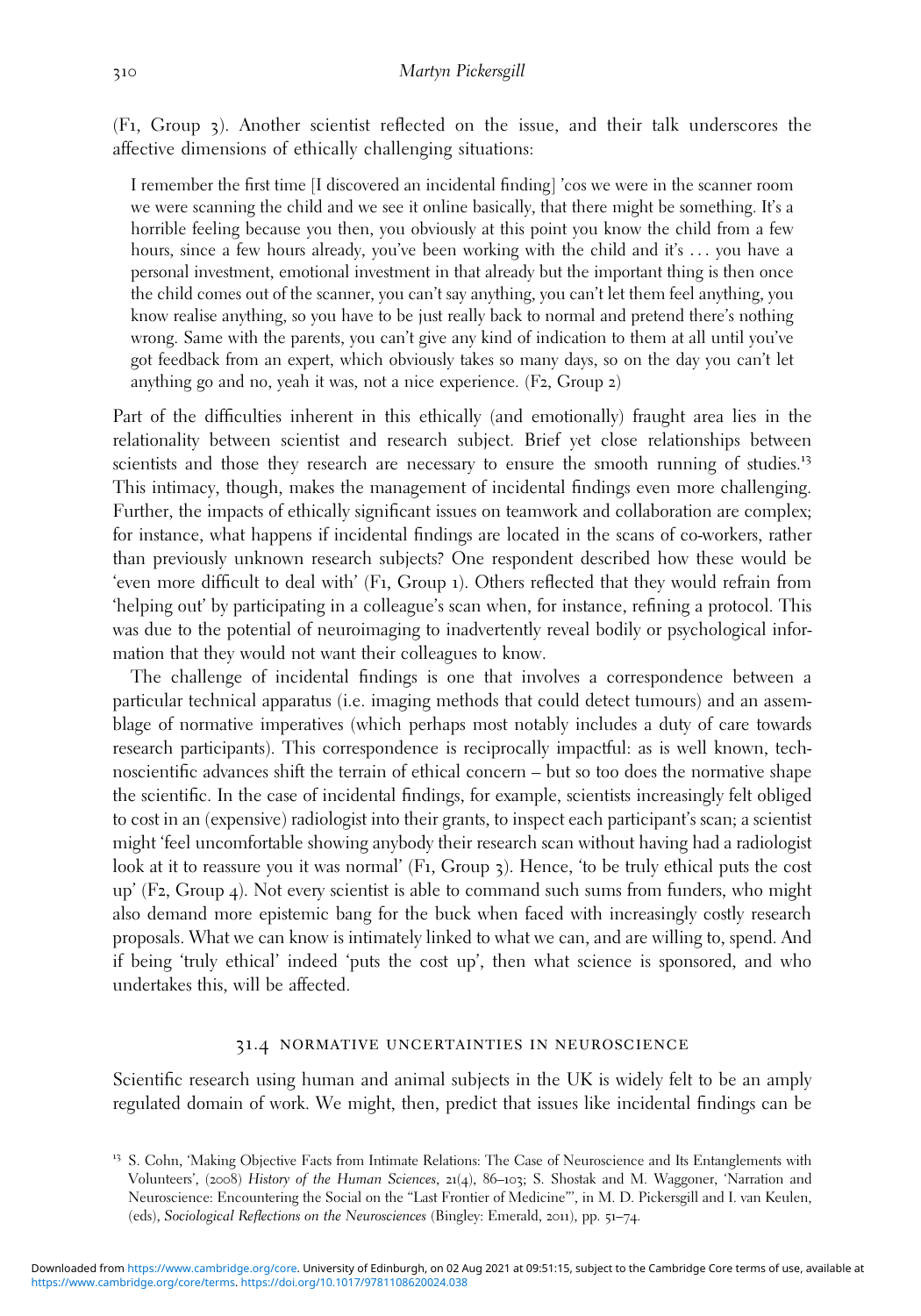rendered less challenging to deal with through recourse to governance frameworks. Those neuroscientists who exclusively researched animals indeed regarded the parameters and procedures defining what was acceptable and legal in their work to be reasonable and clear. In fact, strict regulation was described as enjoining self-reflection about whether the science they were undertaking was 'worth doing' (F1, Group 6). This was not, however, the case for my participants working with humans. Rather, they regarded regulation in general as complicated, as well as vague: in the words of two respondents, 'too broad' and 'open to interpretation' (F1, Group 2), and 'a bit woolly' and 'ambiguous' (F2, group 2). Take, for instance, the Data Protection Act: in one focus group (Group 3) a participant (F1) noted that a given university would 'take their own view' about what was required by the Act, with different departments and laboratories in turn developing further – potentially diverging – interpretations.

Within the (neuro)sciences, procedural ambiguity can exist in relation to what scientists, practically, should do – and how ethically valorous it is to do so. Normative uncertainty can be complicated further by regulatory multiplicity. The participants of one focus group, for example, told me about three distinct yet ostensibly nested ethical jurisdictions they inhabited: their home department of psychology, their university medical school and their local National Health Service Research Ethics Committee (NHS REC). The scientists I spoke with understood these to have different purviews, with different procedural requirements for research, and different perspectives on the proper way enactment of ethical practices, such as obtaining informed consent in human subjects research.

Given such normative uncertainty, scientists often developed what we might term 'ethical workarounds'. By this, I mean that they sought to navigate situations where they were unsure of what, technically, was the 'right' thing to do by establishing their own individual and community norms for the ethical conduct of research, which might only be loosely connected to formal requirements. In sum, they worked around uncertainty by developing their own default practices that gave them some sense of surety. One participant (F1, Group 2) described this in relation to drawing blood from people who took part in her research. To her mind, this should be attempted only twice before being abandoned. She asserted that this was not formally required by any research regulation, but instead was an informal standard to which she and colleagues nevertheless adhered.

In the same focus group discussion, another scientist articulated a version of regulatory underdetermination to describe the limits of governance:

not every little detail can be written down in the ethics and a lot of it is in terms of if you're a researcher you have to you know make your mind up in terms of the ethical procedures you have to adhere to yourself and what would you want to be done to yourself or not to be done ... (F2, Group 2)

Incidental findings were a key example of normative uncertainty and the ethical workarounds that resulted from this. Although 'not every little detail can be written down', specificity in guidelines can be regarded as a virtue in research that is seen to have considerable ethical significance, and where notable variations in practice were known to exist. The scientist quoted above also discussed how practical and ethical decisions must be made as a result of the detection of clinically relevant incidental findings, but that their precise nature was uncertain: scientists were 'struggling' due to being 'unsure' what the correct course of action should be. Hence, 'proper guidelines' were invoked as potentially useful, but these were seemingly considered to be hard to come by.

The irritations stimulated by a perceived lack of clarity on the ethically and/or legally right way to proceed are similarly apparent in the response of this scientist to a question about her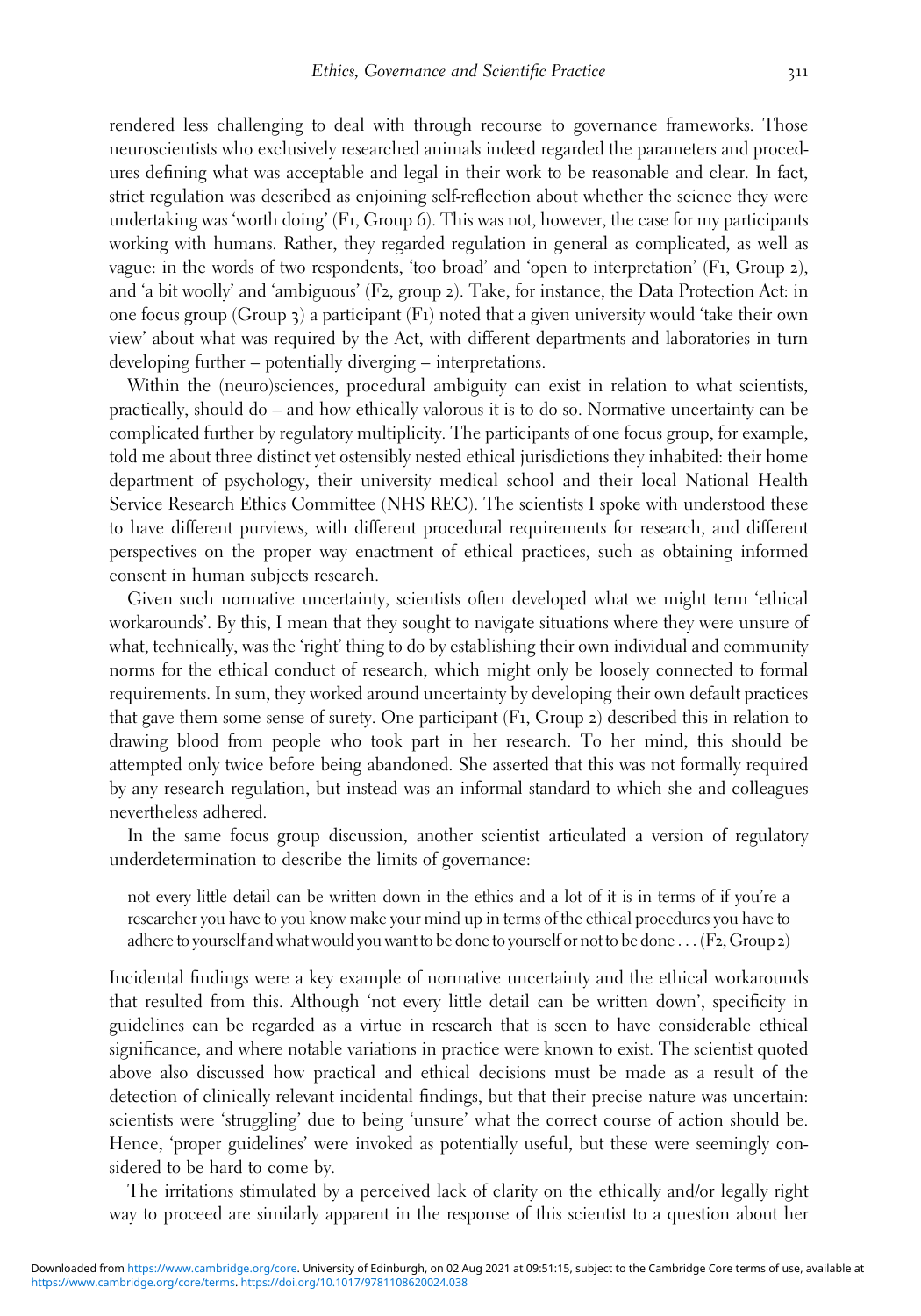feelings upon discovering, for the first time, a clinically relevant incidental finding in the course of her neuroimaging work:

It was unnerving! And also because it was the first time I wasn't really sure how to deal with it all, so I had to go back in the, see my supervisor and talk to them about it and, try to find out how exactly we're dealing now with this issue because I wasn't aware of the exact clear guidelines. (F2, Group 2)

Different scientists and different institutions were reported to have 'all got a different way of handling' (F2, Group 4) the challenge of incidental findings. Institutional diversity was foregrounded, such as in the comments of  $Fi$  (Group 1). She described how when working at one US university 'there was always a doctor that had to read the scans so it was just required'. She emphasised how there was no decision-making around this on behalf of the scientist or the research participant: it was simply a requirement. On the other hand, at a different university this was not the case – no doctor was on call to assess neuroimages for incidental findings.

An exchange between two researchers (F1 and F2, Group 2) also illustrates the problems of procedural diversity. Based in the same university but in different departments, they discussed how the complexities of managing incidental findings was related, in part, to practices of informed consent. Too lengthy a dialogue to fully reproduce here, two key features stood out. First, differences existed in whether the study team would, in practice, inform a research subject's physician in the event of an individual finding: in F2's case, it was routine for the physician to be contacted, but F1's participants could opt out of this. However, obtaining physician contact details was itself a tricky undertaking:

we don't have the details of the GP so if we found something we would have to contact them [the participant] and we'd have to ask them for the GP contact and in that case they could say no, we don't want to, so it's up to them to decide really, but we can't actually say anything directly to them what we've found or what we think there might be because we don't know, 'cos the GP then will have to send them to proper scans to determine the exact problem, 'cos our scans are obviously not designed for any kind of medical diagnosis are they? So I suppose they've still got the option to say no.  $(F_2, Group 2)$ 

It is also worth noting at this point the lack of certitude of the scientists I spoke with about where directives around ethical practice came from, and what regulatory force these had. F1 (Group 1) and F2 (Group 2) above, for instance, spoke about how certain processes were 'just required' or how they 'have to' do particular things to be 'ethical'. This underscores the proliferation and heterogeneity of regulation the editors of this volume note in their Introduction, and the challenges of comprehending and negotiating it in practice by busy and already stretched professionals.

## 31.5 discussion

The ethical aspects of science often require discursive and institutional work to become recognised as such, and managed thereafter. In other words, for an issue to be regarded as specifically ethical, scientists and universities need to, in some sense, *agree* that it is; matters that ethicists, for instance, might take almost for granted as being intrinsically normative can often escape the attention of scientists themselves. After an issue has been characterised by researchers as ethical, addressing it can necessitate bureaucratic innovation, and the reorganisation of work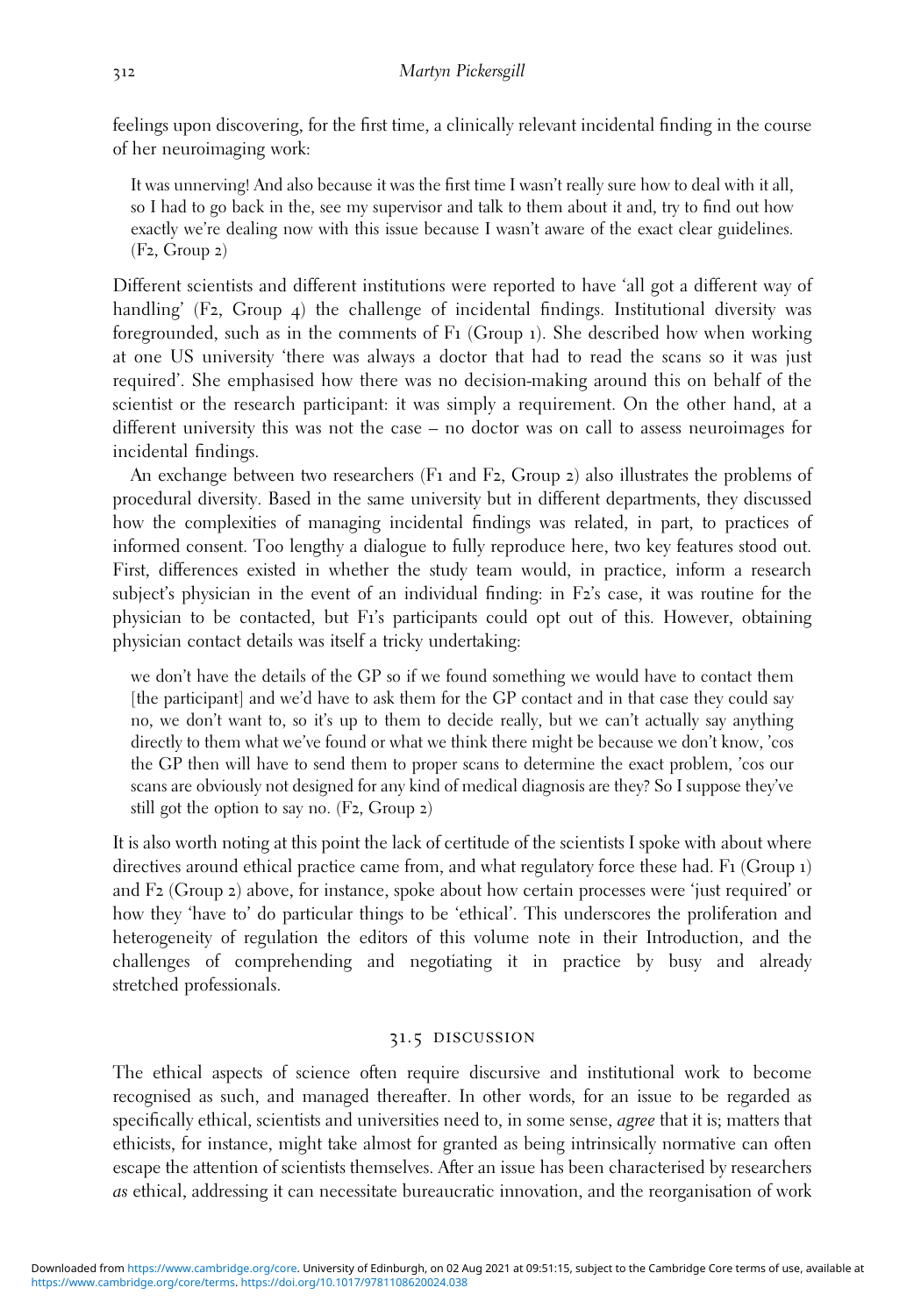practices (including new roles and changing responsibilities). Scientists are not always satisfied with the extent to which they are able, and enabled, to make these changes. The ethics of neuroscience, and the everyday conversations and practices that come into play to deal with them, can also have epistemic effects: ethical issues can and do shape scientists relationships with the work, research participants, and processes of knowledge-production itself.

The scientists I spoke with listed a range of issues as having ethical significance, to varying degrees. Key among these were incidental findings. The scientists also engaged in what sociologist Steven Wainwright and colleagues call 'ethical boundary work'; i.e. they sometimes erected boundaries between scientific matters and normative concerns, but also collapsed these when equating good science with ethical science.<sup>14</sup> This has the effect of enabling scientists to present research they hold in high regard as being normatively valorous, while also bracketing off ethical questions they consider too administratively or philosophical challenging to deal with as being insufficiently salient to science itself to necessitate sustained engagement.

Still, though, ethics is part and parcel of scientific work and of being a scientist. Normative reflection is, to varying degrees, embedded within the practices of researchers, and can surface not only in focus group discussions but also in corridor talk and coffee room chats. This is, in part, a consequence of the considerable health-related research regulation to which scientists are subject. It is also a consequence of the fact that scientists are moral agents: people who live and act in a world with other persons, and who have an everyday sense of right and wrong. This sense is inevitably and essentially context-dependent, and it inflects their scientific practice and will be contoured in turn by this. It is these interpretations of regulation in conjunction with the mundane normativity of daily life that intertwine to constitute scientists' ethical actions within the laboratory and beyond, and in particular that cultivate their ethical workarounds in conditions of uncertainty.

## 31.6 conclusion

In this chapter I have summarised and discussed data regarding how neuroscientists construct and regard the ethical dimensions of their work, and reflected on how they negotiate healthrelated research regulation in practice. Where does this leave regulators? For a start, we need more sustained, empirical studies of how scientists comprehend and negotiate the ethical dimensions of their research in actual scientific work, in order to ground the development and enforcement of regulation.<sup>15</sup> What is already apparent, however, is that any regulation that demands actions that require sharp changes in practice, to no clear benefit to research participants, scientists, or wider society, is unlikely to invite adherence. Nor are frameworks that place demands on scientists to act in ways they consider unethical, or which place unrealistic burdens (e.g. liaising with GPs without the knowledge of research participants) on scientists that leave them anxious and afraid that they are, for instance, 'breaking the law' when failing to act in a practically unfeasible way.

It is important to recognise that scientists bring to bear their everyday ethical expertise to their research, and it is vital that this is worked with rather than ridden over. At the same time, it takes

<sup>&</sup>lt;sup>14</sup> Wainwright et al., 'Ethical Boundary-Work'.<br><sup>15</sup> M. Pickersgill et al., 'Biomedicine, Self and Society: An Agenda for Collaboration and Engagement', (2019) W*ellcome* Open Research, 4(9).